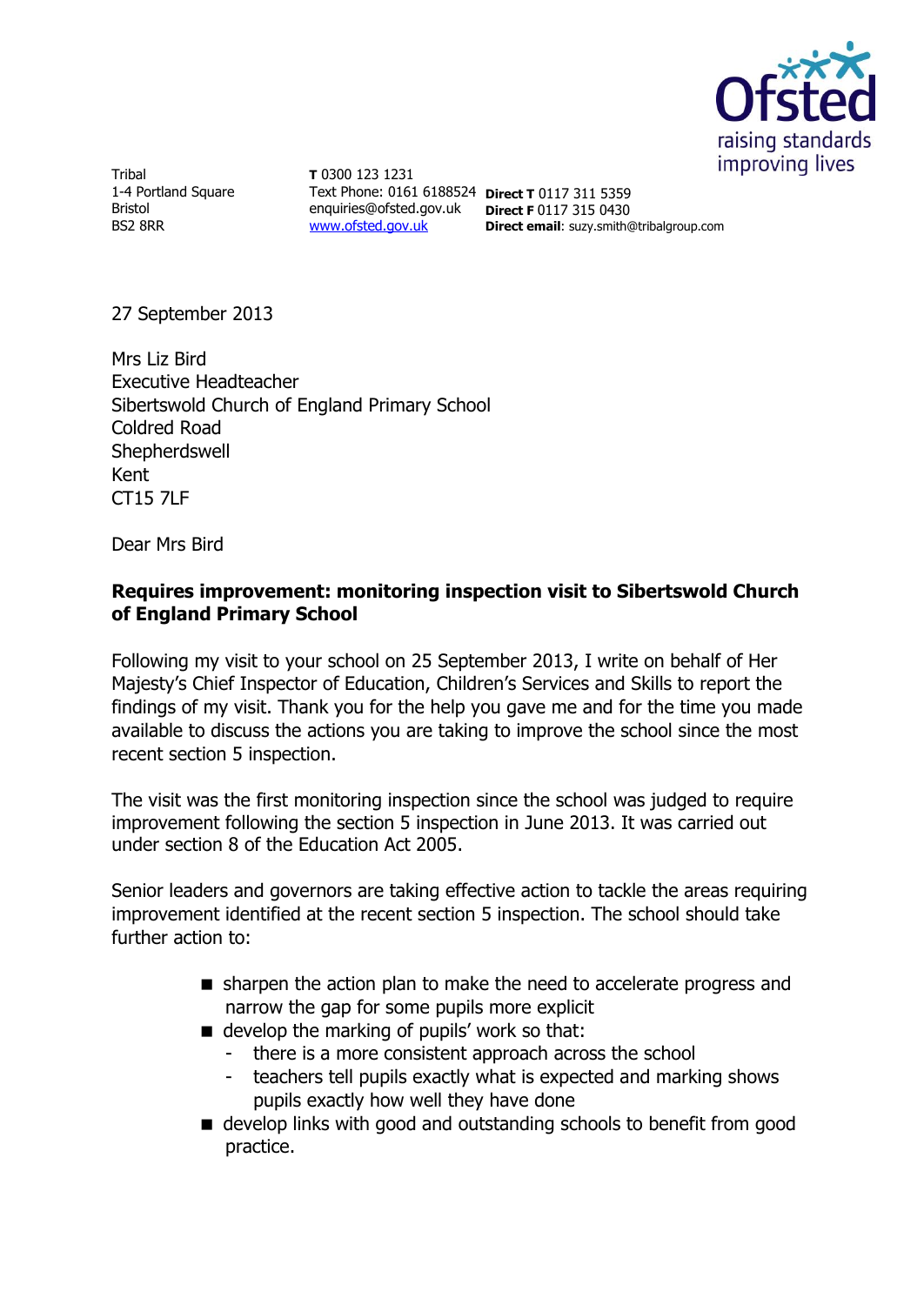

### **Evidence**

During the visit I held meetings with you, other senior leaders, three governors and a representative of the local authority to discuss the action taken since the last inspection. I evaluated the school action plan and Governing Body action plan. I visited each classroom to see the school at work and spoke to pupils about their lessons and looked at the work in books. I looked at records of checks on teachers' planning and lessons.

# **Context**

Since the inspection in June, three teachers (two part time) have returned from maternity leave. A teacher has been appointed for the year to cover a teacher who left on maternity leave in September.

#### **Main findings**

You acted quickly following the inspection in June, compiling a comprehensive action plan to address the areas for improvement. All staff and governors understand what needs to be done and are keen to support you in moving the school to 'good' as quickly as possible.

Since the inspection you have set up a careful system to check how well teachers are doing. You have rightly allocated the deputy headteacher and other senior leaders additional time to make sure this is in place and working well. As a result teachers receive helpful information about how to improve their lessons.

All staff are now much more aware of the need to check how well all pupils are doing. You have set high expectations for pupils in receipt of the pupil premium (additional funding for pupils eligible for free school meals, looked after children and children with a parent or carer in the armed forces) but it is not clear enough on the action plan how well they should do. This makes it hard for governors to hold the school fully to account. Where required, these pupils, and lower attaining pupils, are now given additional support in small groups or individually to make sure they do as well as they should. It is too early in the year to see how effective this potentially useful work is. The new Homework Club is also a good opportunity to help these pupils with their work.

You have decided to group pupils according to ability when teaching the links between letters and sounds (phonics). This is helping pupils tackle work at the right level. It is pleasing to see the deputy headteacher is now providing useful training for teaching assistants to make sure they are confident to use their skills to teach phonics.

Teachers are beginning to develop classroom environments more effectively to support pupils in lessons. This is most effective where displays can be easily seen by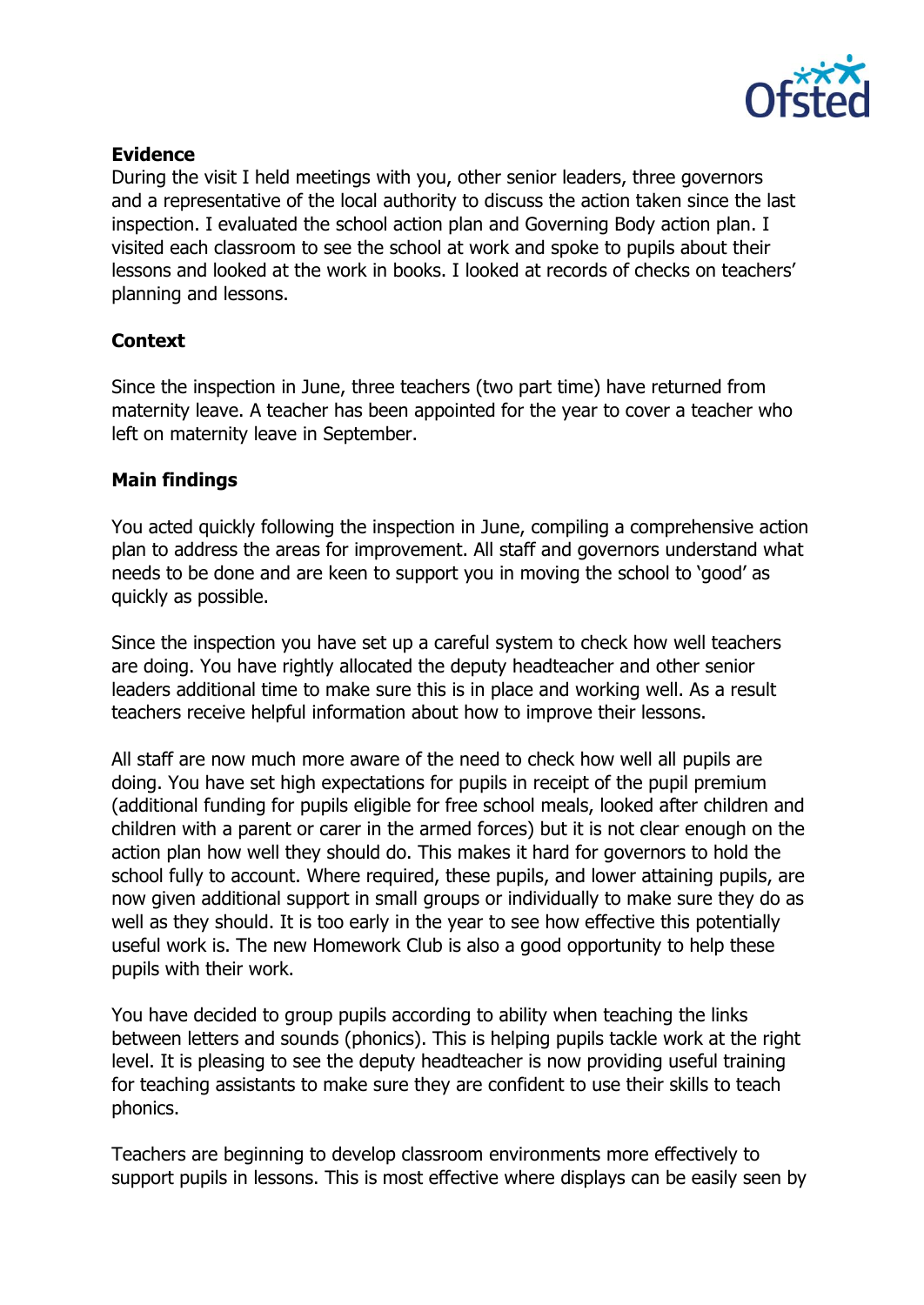

all the pupils and they use the information to help them with their work. They understand how the displays support them, saying, 'It is to make our writing better, we know what features to put in our stories.' You are rightly taking steps to share this best practice more fully across the school.

You have made a good start to develop pupils' independence, by ensuring work is well matched to what they can do so they are not as dependent on adults. Again, this work is at an early stage.

You have ensured teachers allocate time for pupils to improve their work so pupils can make corrections or try harder challenges. Pupils are responding positively. However, teachers' comments are sometimes too general and do not tell pupils exactly what they have done well. In addition there is not yet a consistent approach to marking across the school. This means pupils have to learn a new set of marking rules in each class, which holds them back. We discussed how you can build on good practice such as the use of a marking checklist seen in one class, and the need to provide clear guidance for pupils at the start of their work.

Governors are well focused on helping the school to move forward. Since the inspection they have developed more rigorous systems to check the work of the school. Membership of the strategy group, which checks how well the school is doing, has rightly been extended. Now more governors are developing their skills to hold the school to account. Governors have taken advantage of training to make sure they are using information well, and they ask the right questions to challenge the school's leaders. They have a very good understanding that some pupils need to make extra progress to catch up with where they should be but recognise that this needs to be made clearer in the school's action plan.

Ofsted may carry out further visits and, where necessary, provide further support and challenge to the school until its next section 5 inspection.

## **External support**

Prior to the inspection the school received little support from the local authority. This has helpfully now been increased and is proving useful. For example the impact of recent training on classroom environments can already be seen in the newly created 'working walls'. The local authority should continue to monitor and review the school's progress closely while it 'requires improvement'.

The school has a very helpful partnership with RAiD (Raising Attainment in Dover), a group of local schools, and should develop further links with good and outstanding schools to provide development for teachers.

I am copying this letter to the Chair of the Governing Body, the Director of Children's Services for Kent and the Diocese of Canterbury.